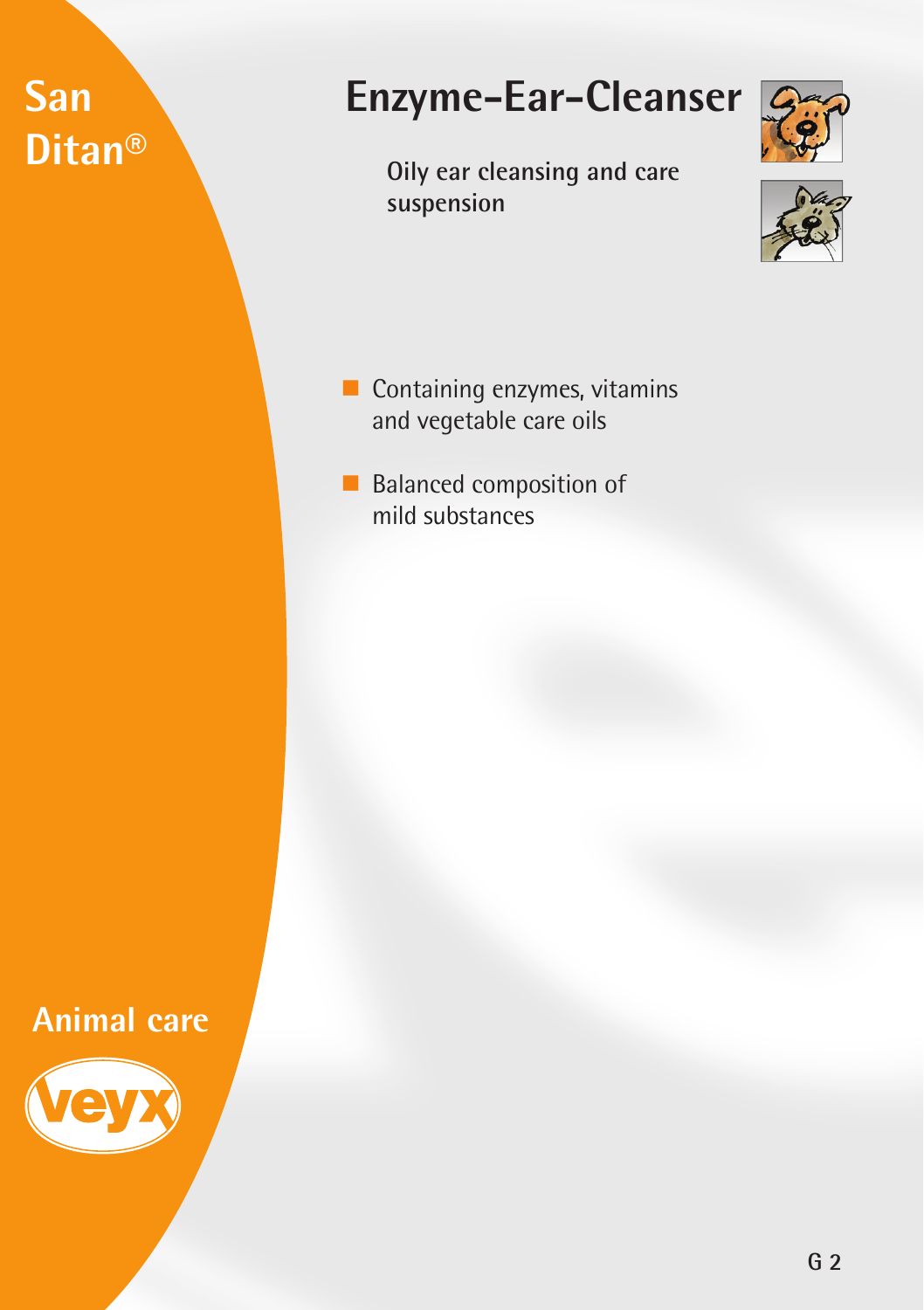

#### **Ingredients (INCI)**

Oily formulation containing: caprylic/capric triglycerides, paraffinum liquidum (AND) polyethylene, tocopheryl acetate (vitamin E), retinyl palmitate (vitamin A), aloe barbadensis (aloe vera oil), calendula officinalis (marigold oil), buxus chinensis (jojoba oil), pancreatinum (with protease, amylase, lipase, trypsin, chymotrypsin), papain

#### **Product characteristics**

SanDitan® Enzyme Ear Cleanser is an ear cleansing and care product for dogs and cats. The dermatologically harmonised ingredients complement each other in their effects.

The enzymes chymotrypsin and trypsin (contained in pancreatin) and papain gently remove excess ear wax, dead cells as well as products of inflammation that may be present and thus inhibit the colonisation of pathogenic organisms in the ear.

Aloe vera, jojoba and marigold oil (calendula) protect and provide care for the ear flap and the outer ear canal.

The dermatologically significant vitamins A and E promote the regeneration of rebuilding processes of the epithelium in the region of the ear. Natural resistance is strengthened.

The balanced composition of mild substances allows for a regular application of the product.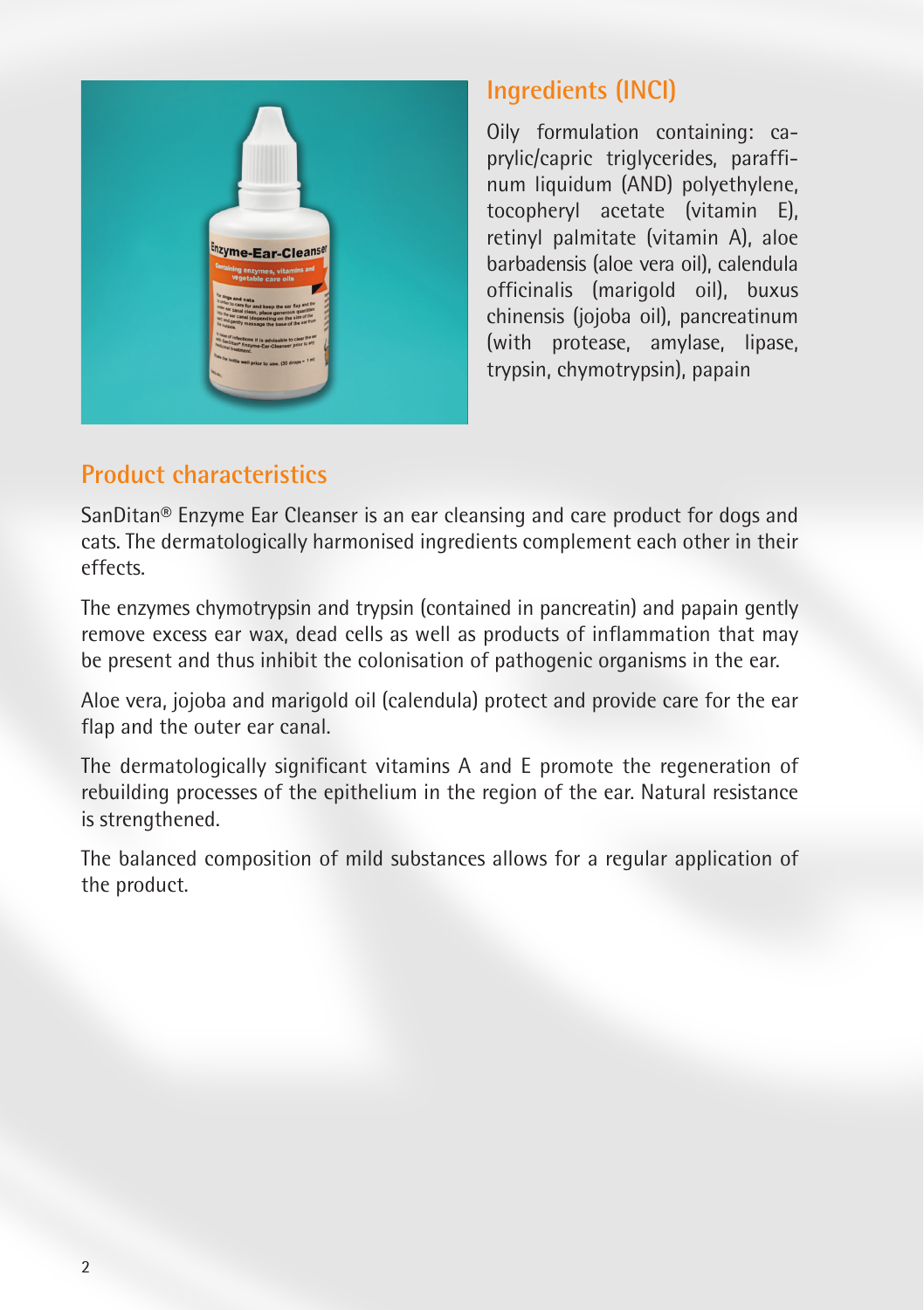#### **Functions**

SanDitan® Enzyme Ear Cleanser is used for the following purposes:

- Regular cleansing and care to maintain health in the ears
- $\blacksquare$  Cleansing in preparation for a medicated ear treatment

#### **Application**

Shake the bottle well prior to use.

After removing the bottle stopper cap, place generous quantities of SanDitan® Enzyme Ear Cleanser into the ear canal. Gently massage the base of the ear from the outside for about 1 minute. Dissolved impurities and excess fluids are removed from the ear canal by the animal itself as it shakes its head. Subsequently the ear flap is cleaned and dried using a cellulose or cotton wool swab.

SanDitan® Enzyme Ear Cleanser should be used regularly once a week in order to care for and keep the ears clean.

In case of inflammations it is advisable to free the ear of contaminants using SanDitan® Enzyme Ear Cleanser prior to administering a medication and thereby the medication can reach the centre of inflammation more effectively.

Owing to the very short length of the bottle's neck, the sensitive auditory canal cannot be injured, even when the animal suddenly reacts defensively.

#### **Notes**

Only for external application. Avoid contact with the eyes.

In rare cases reddening of the ear might occur for a short period.

Do not use in injured tympanic membranes.

 $30$  drops = 1 ml

#### **Package size**

50 ml vial

**The information given in this catalogue sheet corresponds to the state of knowledge upon completion. Please read the label carefully before using the product.**